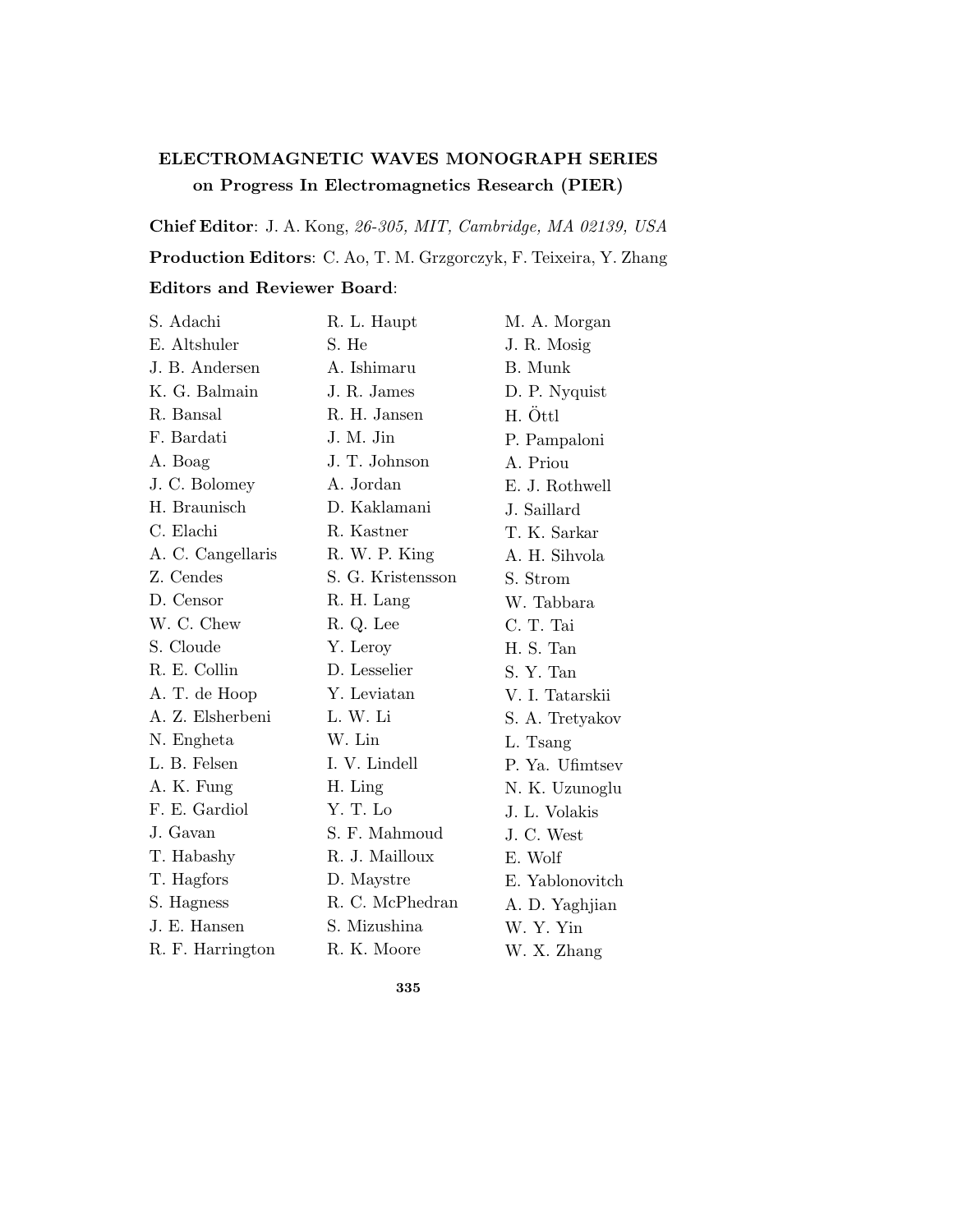## **MANUSCRIPT SUBMISSIONS**

**Progress In Electromagnetics Research (PIER)** publishes comprehensive articles on all aspects of theory and applications of electromagnetics. Manuscripts submitted to PIER should be original and must not have been submitted simultaneously to other journals. Authors are solely responsible for the factual accuracy of their articles, and all articles are understood to have received clearance(s) for publication.

Manuscripts must be in English and should be numbered beginning with the title page. The first page should contain only the title of the paper, name(s) and address(es) of the authors, and the name and address of the author to whom correspondence and proofs should be sent. Headings and subheadings of the paper (e.g., Abstract, Introduction, Formulation, Methods, Results, Discussion, Conclusion) should be clearly indicated. Detailed mathematical discussions should be placed in an appendix. Tables and figures should have captions. References must contain full title, place and year of publication, and be listed at the end of the article in the reference section. Technical reports, memos, unpublished or to be published articles must not be listed as references, only published work in journals and books may be cited as references.

Submitted manuscript must contain all items in the following checklist:

- (1) Five hard copies of the manuscript are enclosed;
- (2) Original reproducible figures are enclosed;
- (3) A short biography  $(5-10 \text{ lines})$  for each author is enclosed;
- (4) A computer disk containing the electronic file of the manuscript is enclosed; The computer file of the manuscript can also be sent via email to: kong@ewt.mit.edu or kong@cetaweb.mit.edu.

No action will be taken unless we have all the above listed items on file. All submitted material will not be returned whether the manuscript is accepted or not. Submit all articles to

Chief Editor, Dr. J. A. Kong Room 26-305, 77 Massachusetts Avenue Cambridge, MA 02139, USA Fax: 617-258-8766 and/or 617-258-9525.

For updated information, please visit EMW Publishing website at http://www.emwave.com.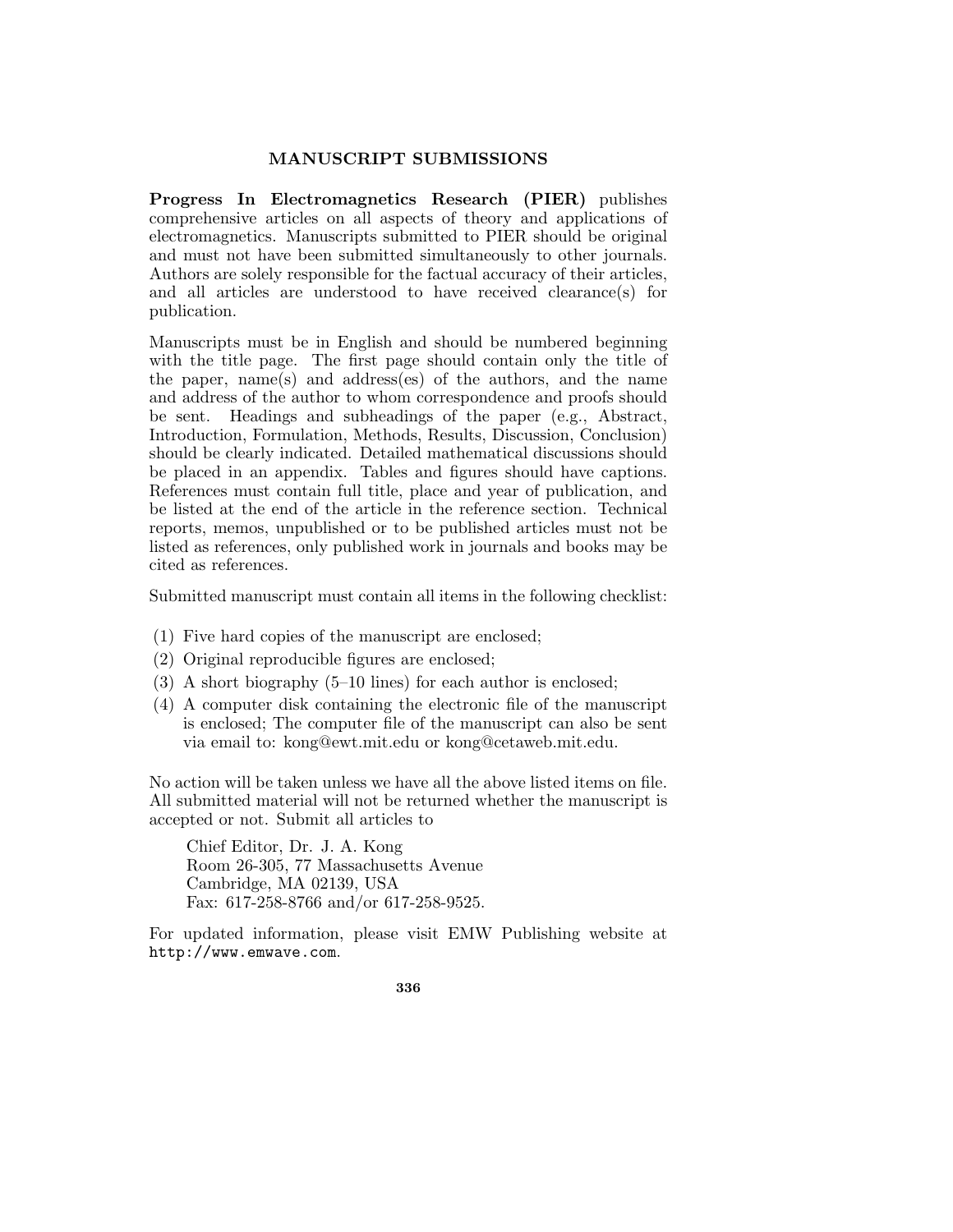**PIER 1 Progress In Electromagnetics Research** J. A. Kong

**PIER 2 Finite Element and Finite Difference Methods in Electromagnetic Scattering** M. A. Morgan

**PIER 3 Polarimetric Remote Sensing** J. A. Kong

## **PIER 4 Progress In Electromagnetics Research** J. A. Kong

**PIER 5 Application of Conjugate Gradient Method to Electromagnetics and Signal Analysis** T. K. Sarkar

**PIER 6 Dielectric Properties of Heterogeneous Materials** A. Priou

## **PIER 7**

**Computational Electromagnetics and Supercomputer Architecture** T. Cwik and J. Patterson

**PIER 8**

**Progress In Electromagnetics Research** J. A. Kong

## **PIER 9**

**Bianisotropic and Bi-isotropic Media and Applications** A. Priou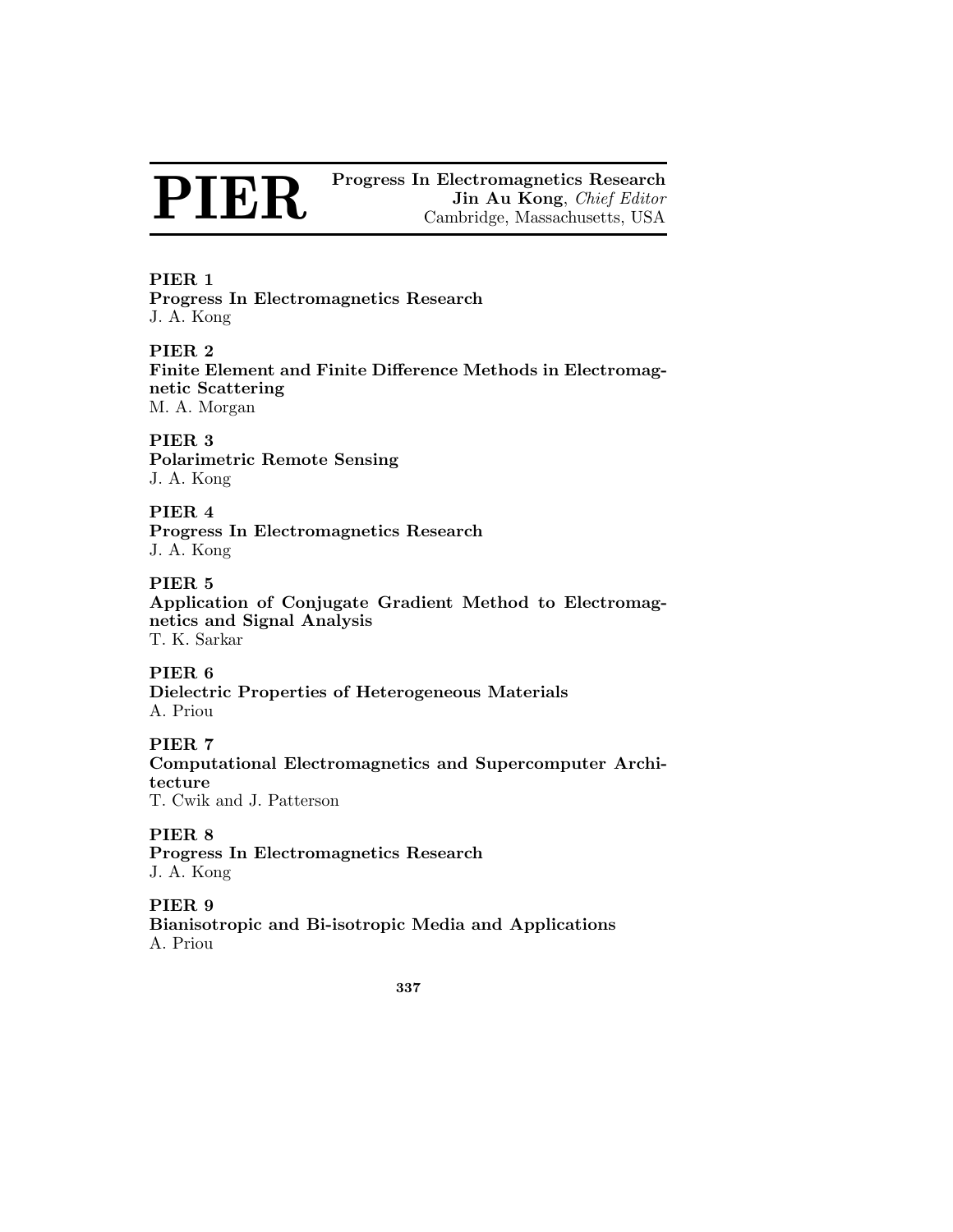**Methods for Modeling and Simulation of Guided-Wave Optoelectronic Devices: Part I: Modes and Couplings** W. Huang

## **PIER 11**

**Methods for Modeling and Simulation of Guided-Wave Optoelectronic Devices: Part II: Waves and Interactions** W. Huang

## **PIER 12**

**Progress In Electromagnetics Research** J. A. Kong

**PIER 13**

**Electromagnetic Theory and Network Methods** M. Tateiba and L. Tsang

**PIER 14**

**Electromagnetic Scattering by Rough Surfaces and Random Media**

M. Tateiba and L. Tsang

**PIER 15 Progress In Electromagnetics Research** J. A. Kong

**PIER 16 Progress In Electromagnetics Research** J. A. Kong

**PIER 17 Progress In Electromagnetics Research** J. A. Kong

**PIER 18 Progress In Electromagnetics Research** J. A. Kong

**PIER 19 Progress In Electromagnetics Research** J. A. Kong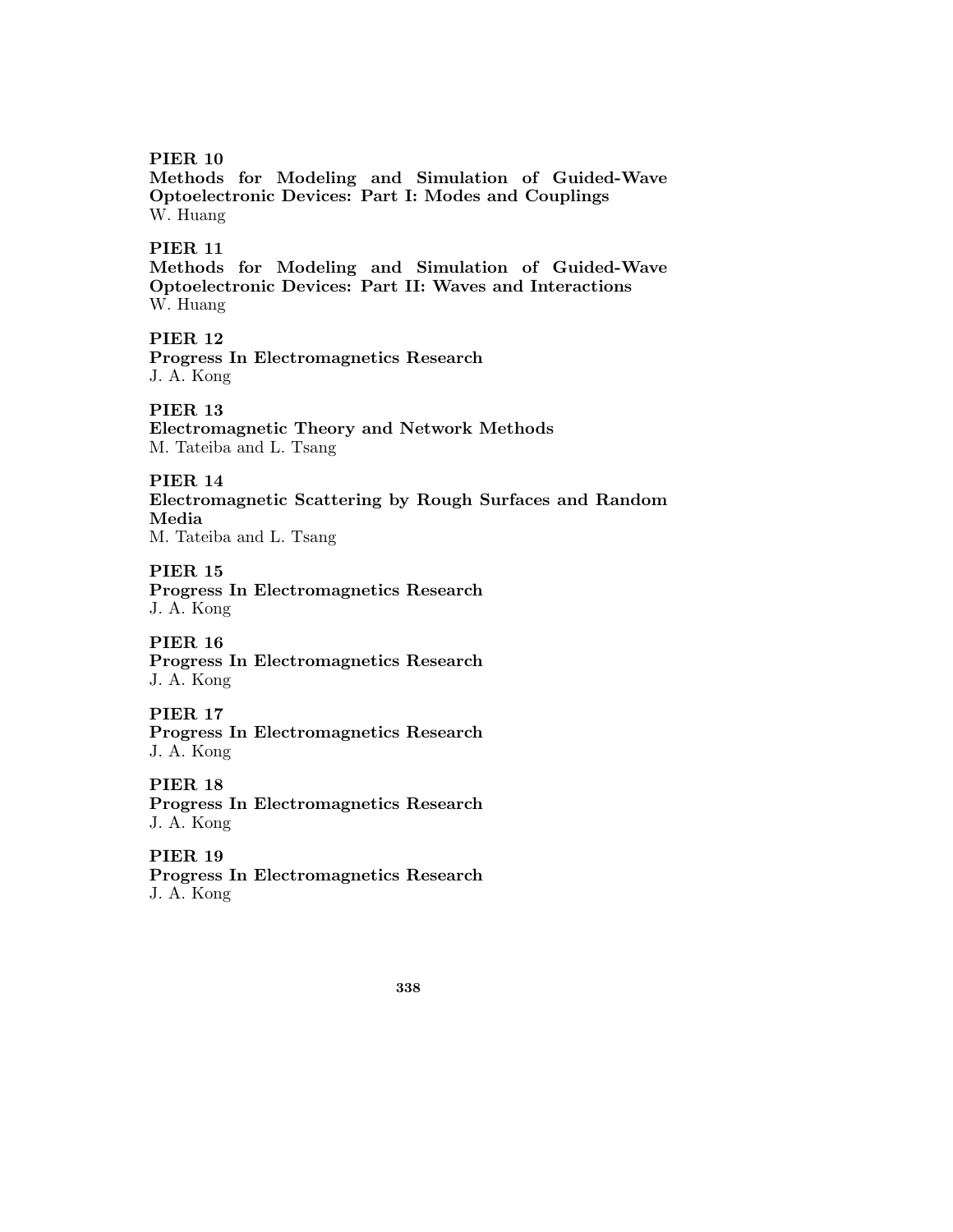**Progress In Electromagnetics Research** J. A. Kong

## **PIER 21**

**Progress In Electromagnetics Research** J. A. Kong

## **PIER 22**

**Progress In Electromagnetics Research** J. A. Kong

## **PIER 23**

**Progress In Electromagnetics Research** J. A. Kong

## **PIER 24**

**Progress In Electromagnetics Research** J. A. Kong

## **PIER 25**

**Progress In Electromagnetics Research** J. A. Kong

## **PIER 26**

**Progress In Electromagnetics Research** J. A. Kong

## **PIER 27**

**Progress In Electromagnetics Research** J. A. Kong

## **PIER 28**

**Progress In Electromagnetics Research** J. A. Kong

## **PIER 29**

**Progress In Electromagnetics Research** J. A. Kong

## **PIER 30**

**Progress In Electromagnetics Research** J. A. Kong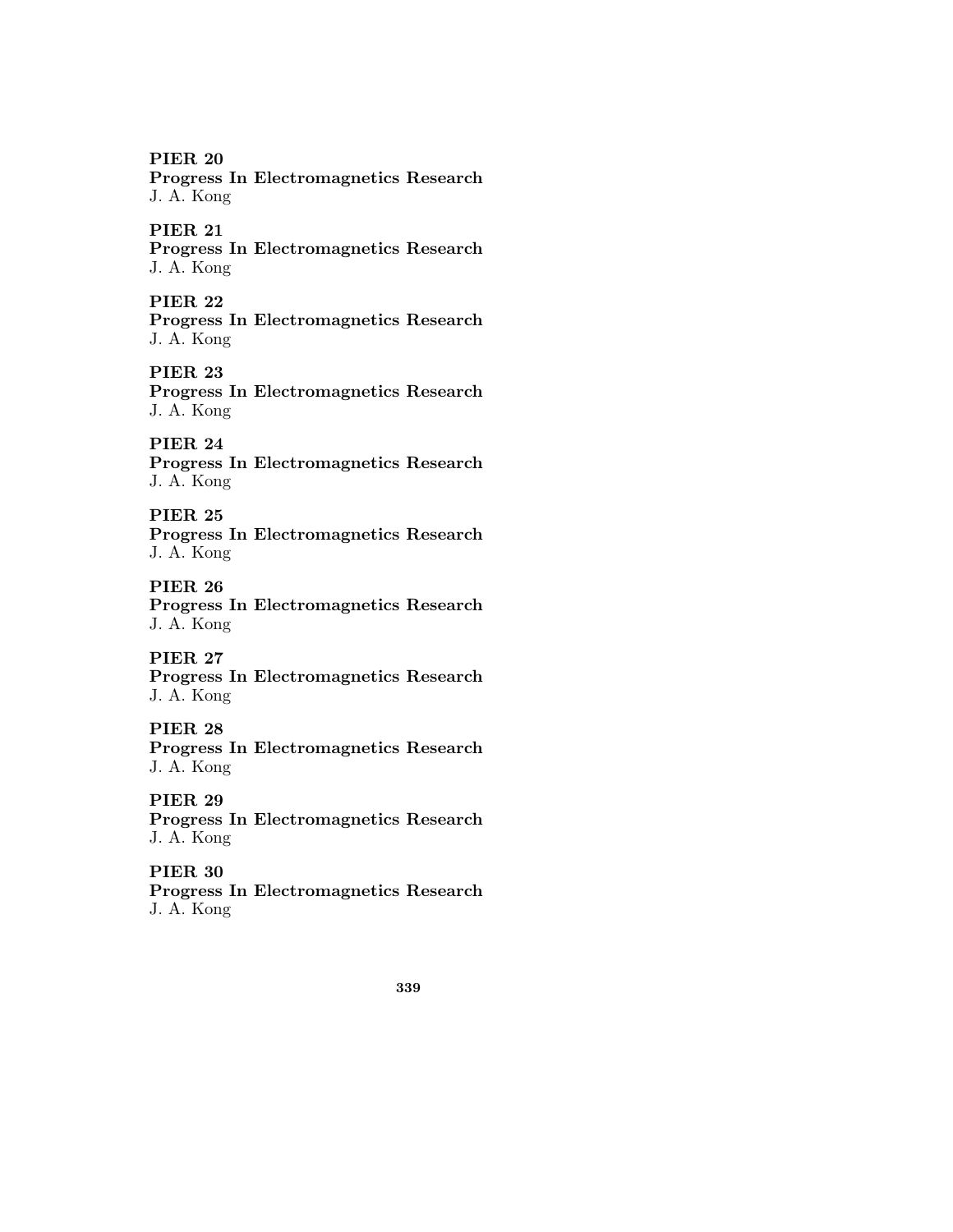**Progress In Electromagnetics Research** J. A. Kong

## **PIER 32**

**Progress In Electromagnetics Research** J. A. Kong

## **PIER 33**

**Progress In Electromagnetics Research** J. A. Kong

### **PIER 34**

**Progress In Electromagnetics Research** J. A. Kong

## **PIER 35**

**Progress In Electromagnetics Research** J. A. Kong

## **PIER 36**

**Progress In Electromagnetics Research** J. A. Kong

## **PIER 37**

**Polarimetric Microwave Remote Sensing of Wind-Driven Ocean Environment**

Y. Zhang and T. M. Grzegorczyk

#### **PIER 38**

**Progress In Electromagnetics Research** J. A. Kong

### **PIER 39**

**Progress In Electromagnetics Research** J. A. Kong

## **PIER 40**

**Progress In Electromagnetics Research** J. A. Kong

# **PIER 41**

**Electromagnetic Applications of Photonic Band Gap Materials and Structures** A. Priou and T. Itoh